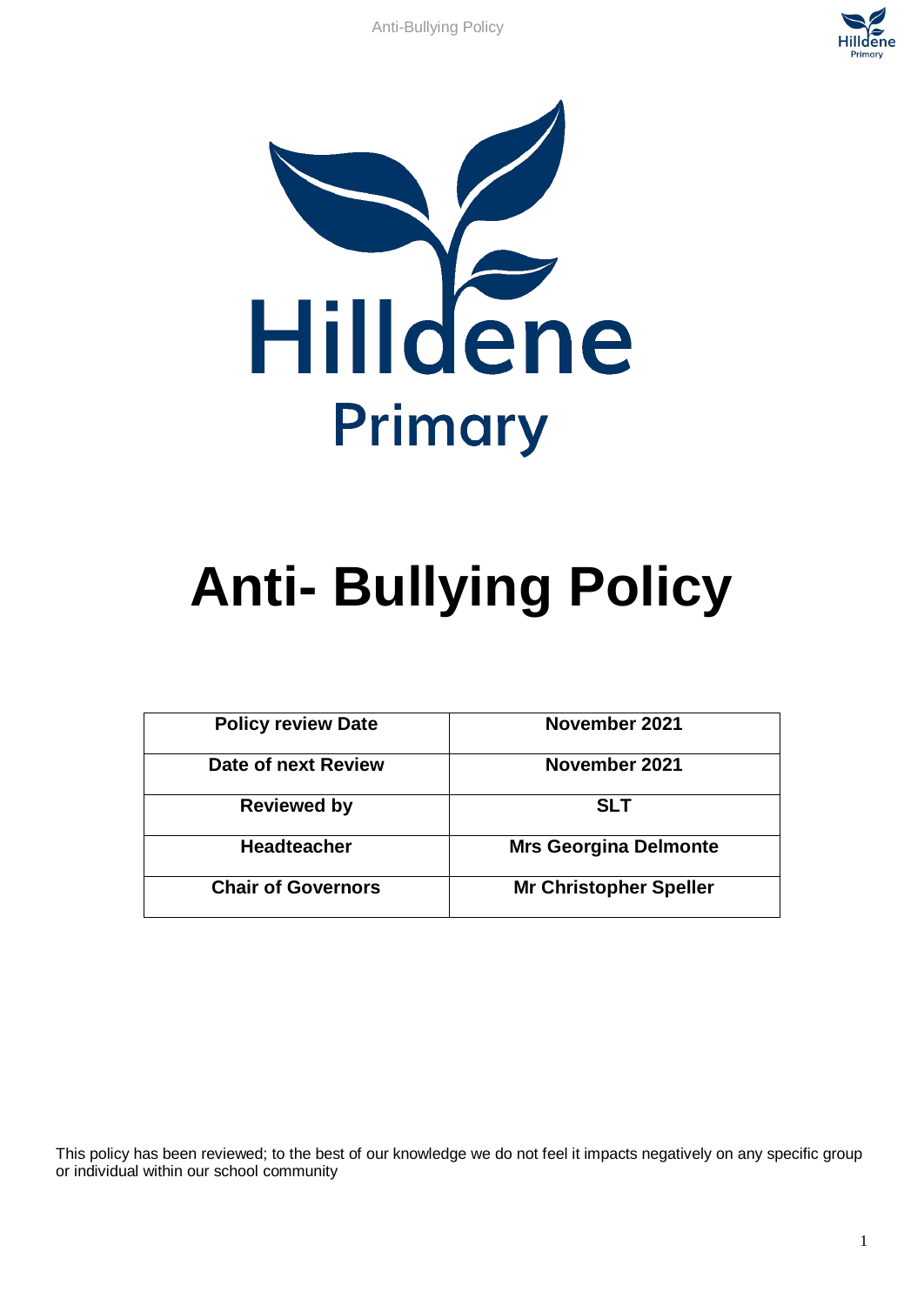

# **Contents:**

| Introduction:                                        | page 3 |
|------------------------------------------------------|--------|
| What is bullying?:                                   | page 3 |
| Aims and objectives of the policy:                   | page 3 |
| Warning signs and symptoms of bullying:              | page 4 |
| A child may be being bullied if he/she:              | page 4 |
| Actions to reduce the risk of bullying occurring:    | page 4 |
| Bullying reporting and response procedures:          | page 4 |
| The role of pupils:                                  | page 5 |
| The role of parents:                                 | page 5 |
| The role of the teacher and others adults in school: | page 5 |
| The role of the Headteacher:                         | page 6 |
| The role of the governors:                           | page 6 |
| Monitoring and review:                               | page 7 |

**Introduction**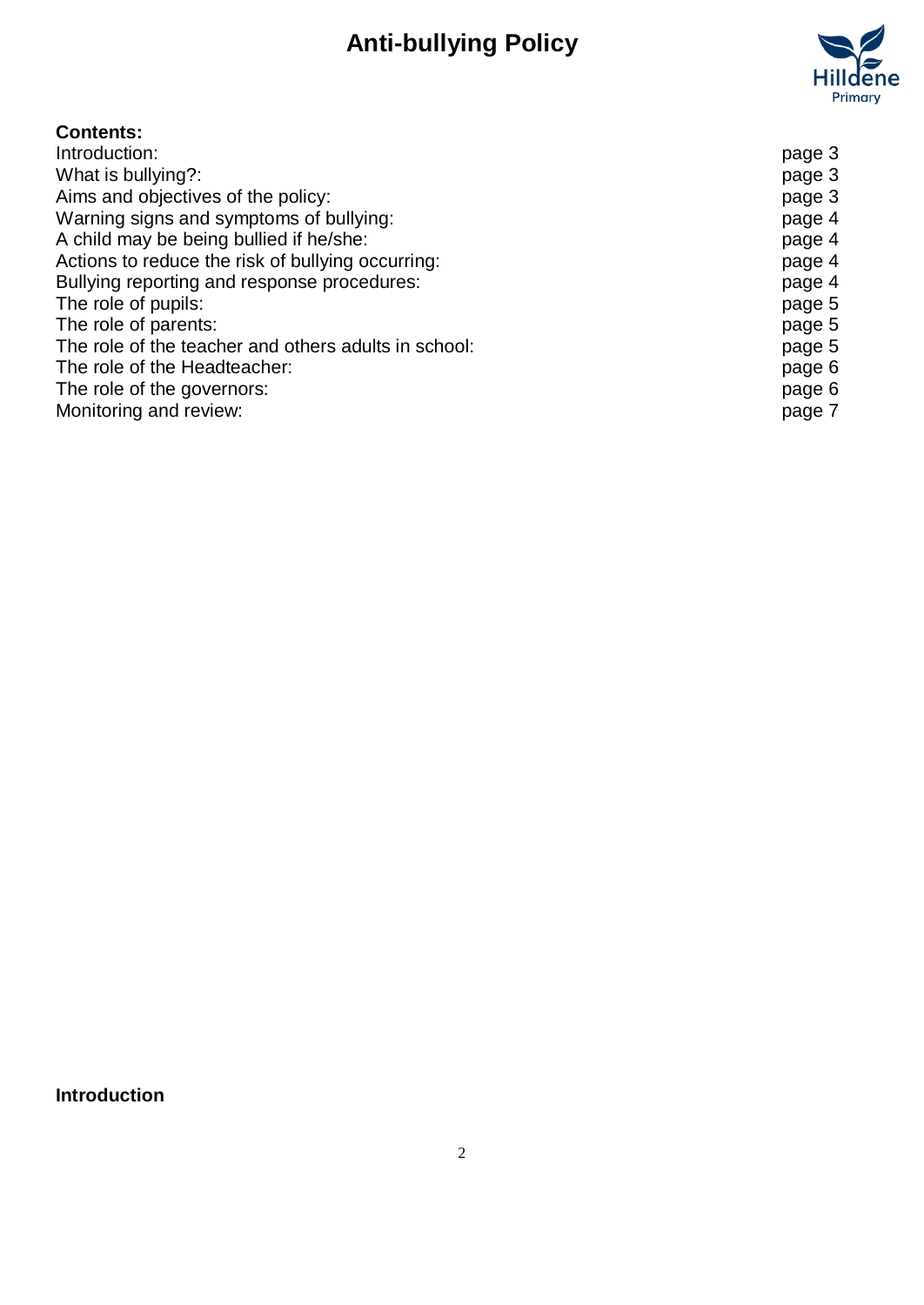

Bullying should never be viewed as an inevitable part of school life or as a necessary part of growing up. Bullying affects everyone, not just the bullies and their victims; it can also affect other pupils who can be drawn in by peer group pressure. No member of the Hilldene Primary School community should have to suffer from such unacceptable behaviour at the hands of another.

As a school we are committed to the values of understanding and respect for others. All stakeholders, pupils, parents, teachers, support staff and governors, will work together to create an atmosphere where each individual is cared for and bullying is regarded as unacceptable. If any incidents of bullying do occur, they will be dealt with speedily and efficiently.

#### **What is Bullying?**

Bullying is the deliberate hurtful behaviour which is repeated over a period of time. It may take many forms but there are four main types:

| <b>Physical</b>              | Hitting, kicking, taking or hiding belongings etc.                                                                                                                                      |
|------------------------------|-----------------------------------------------------------------------------------------------------------------------------------------------------------------------------------------|
| <b>Verbal</b>                | Name calling/insulting. This may be directed towards gender,<br>ethnic origin, religion, physical appearance, physical/social<br>disabilities or personality.                           |
| Damage to property or theft- | Property may be damaged or stolen. This action may involve<br>physical threats.                                                                                                         |
| <b>Online</b>                | Bullying via a mobile phone, device or online (e.g. email, social<br>networks and instant messenger) See the LGfL School Online<br>Safety Policy for more reference to online bullying. |

It should be noted that children may use different words to describe bullying behaviour, e.g. "picking on" or "having a go at".

#### **Aims and Objectives of this Policy**

This policy aims to produce a consistent school response to any bullying incidents that may occur.

We believe that all pupils have an absolute right to learn in a supportive, caring and secure environment without fear of being bullied.

Bullying is wrong and damages individuals; we therefore do all we can to prevent it, by developing a school ethos in which bullying is regarded as unacceptable.

We aim to make sure that all those connected with the school are aware of our opposition to bullying, and are also clear about each person's responsibilities with regard to the eradication of bullying in our school.

### **Warning Signs and Symptoms of Bullying**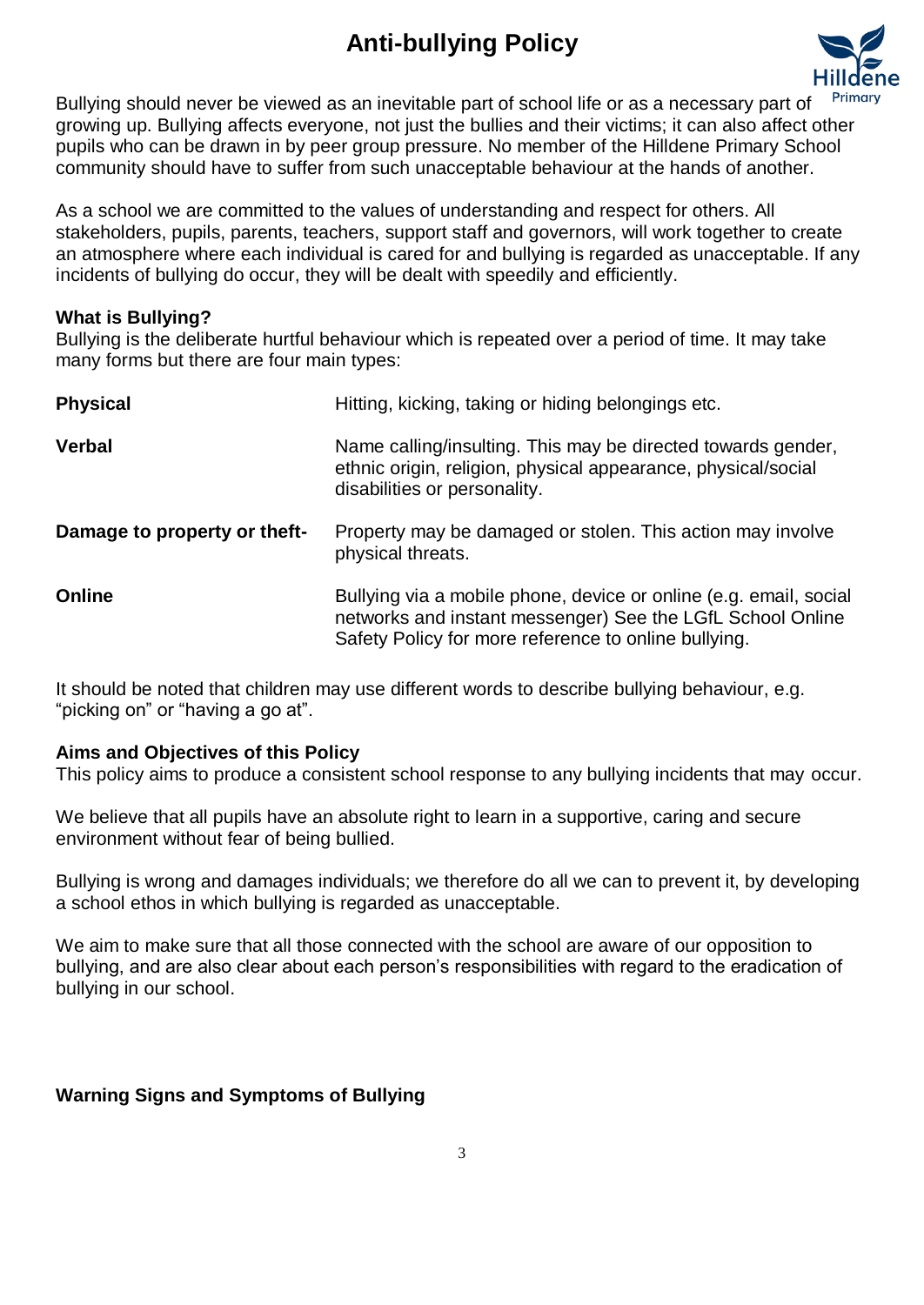

People who suffer from bullying may feel ashamed or afraid to tell anyone about their bad experiences. It is vital therefore that all school staff and parents are aware of the possible signs and symptoms of a victim of bullying

## **A child may be being bullied if he or she:**

- is frightened or evasive when asked "what's wrong?"
- suddenly loses appetite,
- begins to show bullying or aggressive behaviour towards siblings or friends,
- has unexplained cuts/scrapes/bruises,
- begins to perform poorly in school work,
- repeatedly complains of feeling unwell before going to school,
- cries at night or has nightmares,
- threatens to leave home,
- appears nervous.
- appears withdrawn and anxious.
- avoids or tries to avoid going into the playground
- asks to change school,

However it should also be noted that the above signs may be indicators of other difficulties that a pupil may be facing.

If a parent is unsure whether or not their child may be a victim of bullying they are strongly encouraged to speak to an adult in school regarding their concerns.

## **Actions to Reduce the Risk of Bullying Occurring**

- The contents of this policy are shared with all members of staff and pupils and are reviewed regularly.
- Staff training will take place to ensure that all responsibilities laid out in this policy are delivered in an effective and caring manner.
- Every member of the school community is made aware of their individual responsibilities regarding procedures for recording and monitoring incidents.
- Opportunities will be provided, on a regular basis, for staff and pupils to discuss current issues with regard to bullying.
- The school will participate in National Anti-bullying week each year, highlighting and discussing issues surrounding bullying in schools.
- Records of incidents are kept and used in order to identify the type and number of reported incidents allowing details to be reported to the appropriate body.
- Preventative measures such as the alteration to the school environment, procedures and practices will be considered in an effort to reduce the risks of bullying behaviour occurring.
- If reported incidents indicate required changes to the school environment or policies and procedures these changes will be made.

## **Bullying Report and Response Procedures**

- All bullying incidents should be reported as soon as possible to a member of the Senior Leadership Team.
- All members of school staff will listen to and take seriously any accusations of bullying and the incident recorded on the school's reporting system (CPOMs) and ensure all relevant members of staff are notified. The accusations will be investigated and the alleged harmer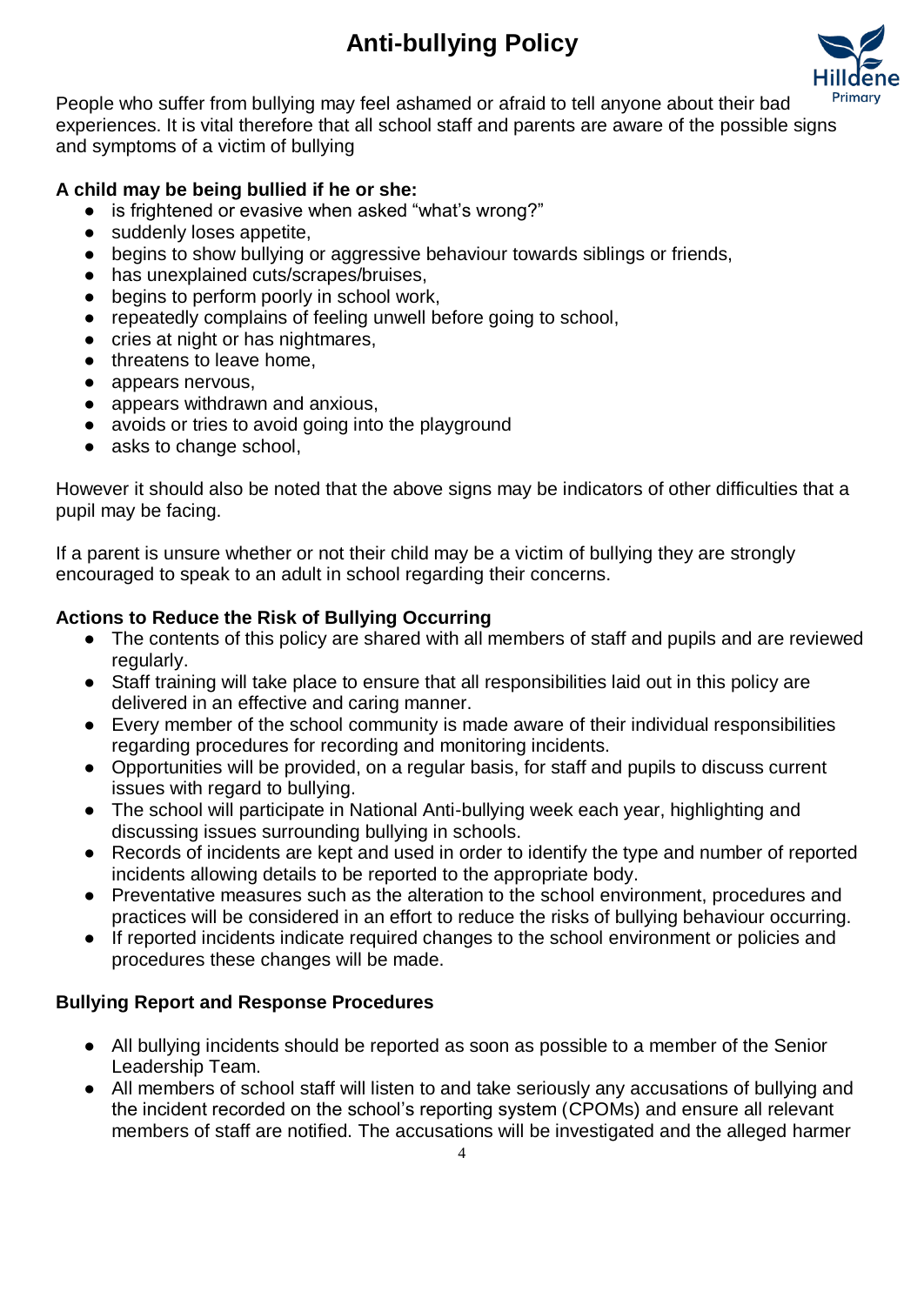

and possible witnesses will be questioned. The harmer will be expected to apologise to the harmed for the hurt they have caused in a way which is appropriate. This may involve a restorative discussion with both parties; this will be facilitated by a member of staff.

- Parents of both the harmed and harmer will be informed.
- The harmer will be expected to reflect on their inappropriate behaviour, and will be provided with support to help them make the necessary changes, including addressing any issues such as low self-esteem etc. They will also be subject to sanctions in accordance with the school's check wording of behaviour policy..
- The pupil who has been bullied and where appropriate the pupil's family, will be offered support from school staff such as the Learning Mentors and Home School Support Worker.

## **The Role of the Pupils**

It is important that the pupils recognise the valuable contribution they can make to the positive '*anti bullying'* ethos of the school.

Pupils will be taught to:

- Be a good friend Treat others as you would want to be treated yourself
- Care for each other and report any incident of unkind behaviour or verbal taunts
- Support any pupil who is the recipient of hurtful behaviour
- Speak to a member of staff immediately if you feel that you or anyone else is being bullied or, in KS2, use the worry boxes
- Think before saying unkind words and always be aware of how individual behaviour affects others
- Never touch another pupil in an aggressive manner
- Never deliberately leave another pupil out of a social activity; make an effort to involve everyone
- Speak in an assertive manner to anyone engaging in bullying behaviour. e.g. "Go away! You are not allowed to do/say such things to me and I am going to tell a grown up."

### **The Role of Parents**

Parents who are concerned that their child might be being bullied, or who suspect that their child may be the perpetrator of bullying, should contact their child's class teacher immediately. All information will be treated with discretion.

Parents have a responsibility to support the school's anti-bullying policy and to actively encourage their child to be a positive member of the school community.

## **The Role of Teachers and Other Adults in School**

All adults at Hilldene take all forms of bullying seriously, and will intervene to prevent incidents from taking place. If an adult witnesses an act of bullying, they will do all they can to support the pupil who is being harmed. If a pupil is being bullied, the pupil's class teacher, in consultation with a member of the Senior Leadership Team (SLT) will inform the pupil's parents. Staff will ensure that incidents are recorded on the school's reporting system (CPOMs). Staff will also support the harmer and try to get them to identify why they are harming others. This may be in consultation with a Learning Mentor and may be as part of work that is completed over a period of time. It is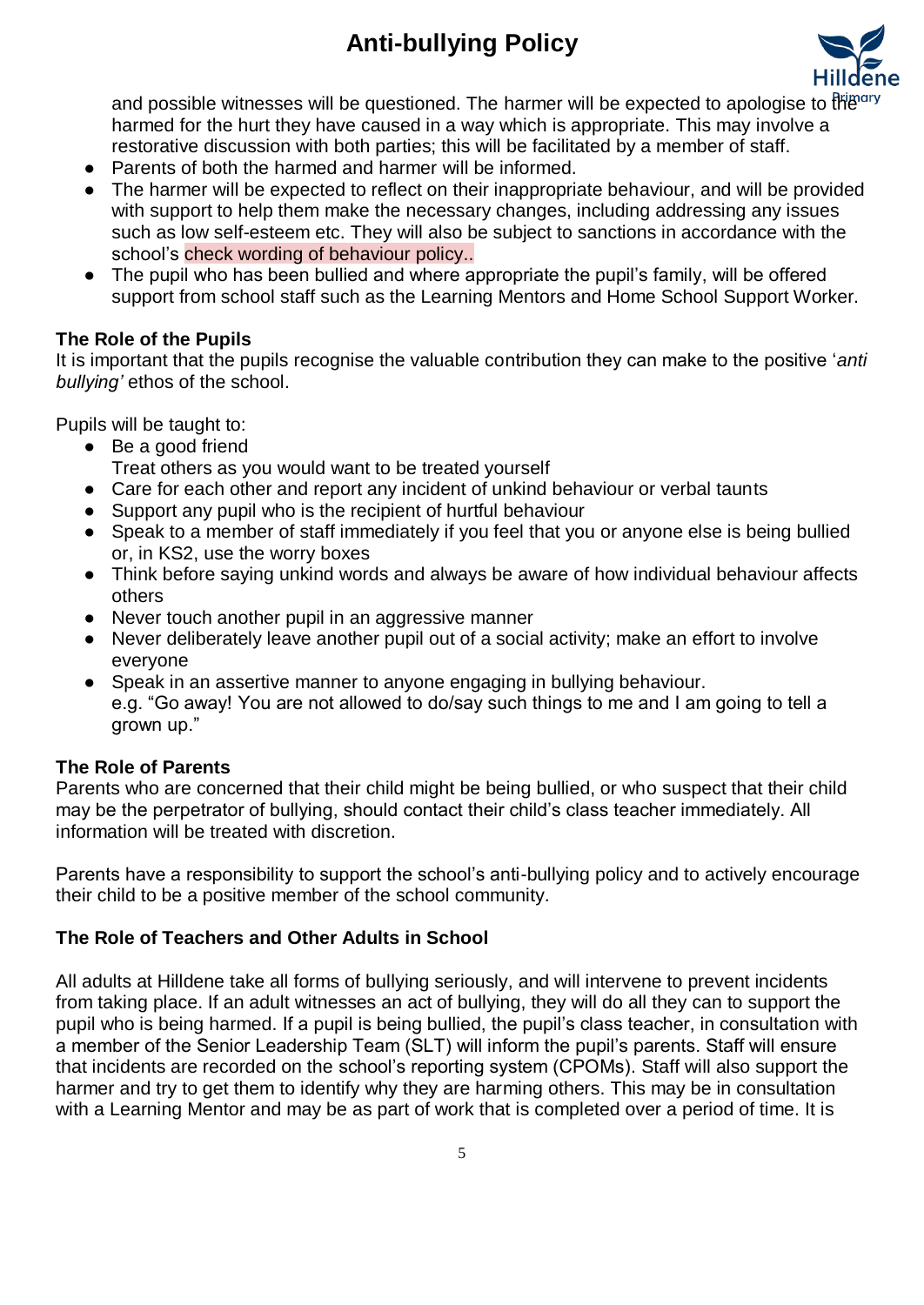

important that we identify why a pupil is harming others and offer support to them as well as the harmed to ensure future incidents occur.

Teachers attempt to support all pupils in their class and to establish a climate of trust and respect for all. If a pupil wishes to share a sensitive issue with their teacher they are encouraged to do so. The teacher will deal with the issue at the first available opportunity.

By praising, rewarding and celebrating the success of all pupils, we aim to prevent incidents of bullying.

## **The role of the Headteacher**

The Headteacher sets the school climate of mutual support and praise for success, making bullying less likely. When pupils feel they are important and belong to a friendly and welcoming school, bullying is far less likely to be part of their behaviour.

The Headteacher leads staff in ensuring that all pupils know that bullying is wrong, and that it is unacceptable behaviour in this school.

It is the responsibility of the Headteacher to implement the school anti-bullying strategy and to ensure that all staff (both teaching and non-teaching) are aware of the school policy and know how to deal with incidents of bullying. This involves ensuring that all staff receive sufficient training to be equipped to deal with all incidents of bullying.

The Headteacher reports to the governing body about the effectiveness of the anti-bullying policy each term.

The issue of bullying is regularly discussed as a whole school at regular intervals in class during PSHE lessons, in assembly and each year during Anti-bullying Week.

### **The role of Governors**

The governing body supports the Headteacher in all attempts to eliminate bullying from our school. This policy statement makes it very clear that the governing body does not allow bullying to take place in our school, and that any incidents of bullying that do occur are taken very seriously and dealt with appropriately.

The governing body monitors the incidents of bullying that occur, and reviews the effectiveness of the school policy regularly. The governors require the Headteacher to keep accurate records of all incidents of bullying and to report to the governors on request about the effectiveness of school anti-bullying strategies.

The governing body responds to all requests from a parent to investigate incidents of bullying. In all cases, the governing body will notify the Headteacher in order for an investigation to be conducted. The Headteacher will report the findings to a representative of the governing body.

### **Monitoring and Review**

The Headteacher monitors the effectiveness of the policy and reports to governors each term. This anti-bullying policy is the governors' responsibility and they review its effectiveness annually. The Headteacher reports to governors each term about any incidents of bullying. Governors will review information with regard to gender, ethnicity and age of all children involved in bullying incidents.

Updated November 2021